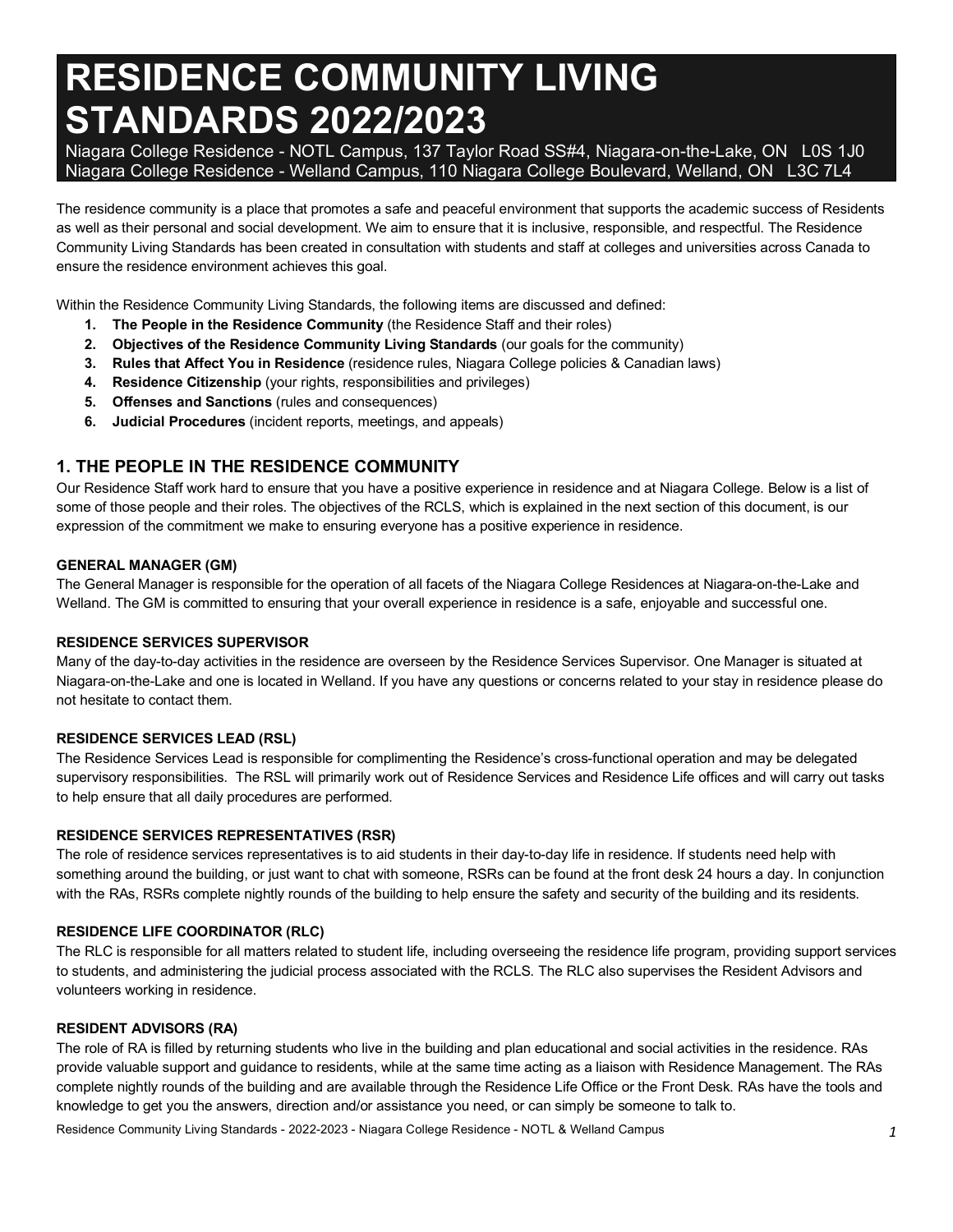# **2. OBJECTIVES OF THE RESIDENCE COMMUNITY LIVING STANDARDS**

- **To create a safe, secure, responsible and respectful community** by outlining the positive standards of behaviour expected within the residence community and holding Residents and their Guests accountable for behaviour that violates these standards and encouraging Residents to resolve their community living issues in a mature fashion.
- **To create an environment conducive to academic success** by promoting behaviour among Residents and their Guests that creates an effective learning environment.
- **To create an environment conducive to personal growth and development** by educating Residents about the effect that their choices may have on themselves and others around them and providing Residents with an opportunity to learn from their behaviour.
- **To create a fair environment** by following the Principles of Natural Justice and Procedural Fairness and clearly defining the standards and processes that Residents, Guests and Staff are expected to follow.

# **3. RULES THAT AFFECT YOU IN RESIDENCE**

 Residence policies and procedures are set guidelines for students that live in residence on Niagara College's campus. These are detailed in the Student Residence Agreement, the residence website, and the RCLS. Niagara College practices are related to an individual's status as a student of Niagara College and their behaviour on campus, which includes residence. Therefore, as a residence student your actions in residence can also affect your status with the College.

 Municipal, Provincial and Federal laws and by-laws are related to you being a citizen in the city, province and country. The standards outlined by Residence and Niagara College are informed by these laws. Residence and Niagara College Staff aim to ensure that all of these standards of behaviour are respected and maintained.

 Normally the Residence policies and procedures and Niagara College's policies and procedures act independently of one another. However, Residence shares all reports alleging RCLS violations with Niagara College. In situations that create a concern for the safety and security of students in residence and on campus, all important information will be shared between appropriate Residence and Niagara College officials. In serious cases, allegation(s) may be investigated by both the Residence and Niagara College and the student will be subject to the sanctions under both sets of policies and procedures.

 For more information about Residence and Niagara College practices please refer to the Niagara College Practices website, [www.niagaracollege.ca/practices,](www.niagaracollege.ca/practices) for details about:

- $\bullet$ • Student Rights and Responsibilities
- Student Discipline Associated with Disruptive Behaviour

#### **SCOPE & APPLICATION**

The RCLS apply to all Residents and their Guests. They are in effect:

- (a) on Residence property, including in all Residence buildings and the grounds of the Residence;
- (b) at off-campus events sponsored by Residence or a recognized student leadership group in residence;
- (c) when the conduct of a Resident has a substantial link to Niagara College, direct implications for the proper functioning of Residence; the well-being of Residents; the educational mission of Niagara College; or the interests or reputation of Residence and/or Niagara College. This includes any behaviour observed or carried out through an online medium, by using text, audio, video or images,

 including but not limited to Facebook, YouTube, Instagram, and Twitter will be treated as an Offense detailed within these standards.

#### **AUTHORITY**

 The RCLS is intended to be clear to all readers. If you have a question, consult a Residence Staff member, as they have the authority to interpret the Standards.

 The RCLS attempts to identify a range of behaviours that constitute Offenses. Residence reserves the right, in extraordinary circumstances, to identify and sanction conduct that may not be specifically described, but which clearly does not support the stated Objectives of the RCLS or Niagara College Practices.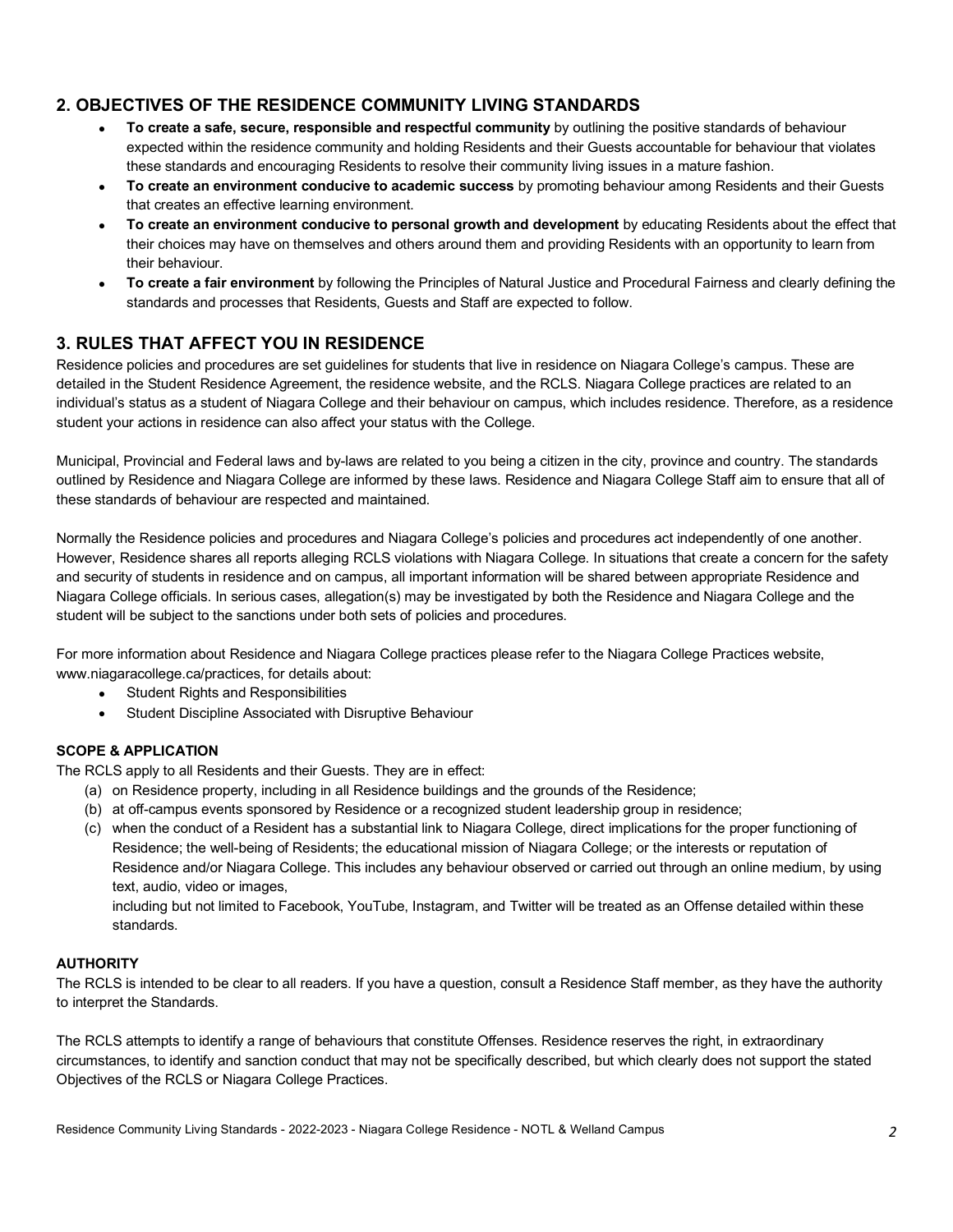#### **PROTECTION OF PRIVACY**

 Residence respects the privacy and personal information of residence students and will comply with the Freedom of Information and Protection of Privacy Act regarding the gathering, retention, safeguarding and disposal of personal information. All concerning behaviours and allegations of offenses documented in Residence Reports will be made available to the Resident, Campus Security and the Office of the Director of Student Services as guided by legislation, upon request. All Residence reports, files and records, both paper-based and electronic, will be kept for a minimum of seven (7) years after the termination of the Student Residence Agreement.

# **4. RESIDENCE CITIZENSHIP**

 You are a citizen of the residence community and a student of Niagara College. You therefore have certain rights and responsibilities. Your privileges are yours to maintain by respecting the rules of Residence and Niagara College. Rights should NOT be confused with Privileges. As a good citizen of our Residence Community, you acknowledge in a responsible way your rights, responsibilities and privileges as well as the rights, responsibilities and privileges of others. We hope that you participate in the community in a positive way and you do your part to create and maintain an environment that encourages academic success and social growth.

#### **RESIDENTS' RIGHTS**

Within the Residence Community you, as a Resident, have the right to:

- (a) enjoy the rights and freedoms recognized by law, subject only to restrictions that ensure the welfare and advancement of the Residence Community, as detailed in the RCLS,
- (b) be free from discrimination, on the basis of race, ancestry, religious beliefs, physical ability, marital status, colour, place of origin, gender, mental disability, family status, source of income, age or sexual orientation,
- (c) enjoy an atmosphere intended to remain free from behaviour which is reasonably interpreted as unwelcome; including (but not limited to) remarks, jokes, or actions which demean another person and/or deny individuals their dignity and respect,
- (d) study, work, read and sleep in your unit/suite/room without undue interference from roommates or others,
- (e) occupy your assigned unit/suite/room and use its furniture, effects and services,
- (f) access to your assigned room/unit,
- (g) expect that unit/suite/roommates will respect your personal property,
- (h) expect reasonable cooperation from others when you are sharing common rooms/facilities,
- (i) live in a clean environment, requiring a joint and equitable effort from you and your unit/suite/roommates,
- (j) reasonable privacy from unit/suite/roommates or others,
- (k) have your concerns considered by Residence Staff,
- (l) have all reported offenses investigated in a reasonable amount of time and efficient manner,
- (m) expect confidentiality from Residence Staff with regards to all personal and student conduct related information.

#### **RESIDENTS' RESPONSIBILITIES**

 With your rights come corresponding expectations of behaviour within the Residence Community. As a Resident you have the responsibility to:

- (a) read, understand and abide by Niagara College Calendar, codes, practices and regulations, guidelines and processes, including the Student Residence Agreement, the residence website, and the RCLS,
- (b) recognize the authority of all Residence and Niagara Staff acting in the scope of their position and to be responsive and cooperative in all dealings with them,
- (c) treat with respect, civility, courtesy and consideration all Residents, Residence Staff and Niagara College Officials and conduct yourself in a way that permits them to be successful academically and/or perform their duties,
- (d) take all actions associated with good citizenship, including reporting violations of Residence and Niagara College Practices, and taking all reasonable measures to ensure the safety and security of the Residence Community,
- (e) seek help or resources to protect and ensure your personal health, safety and wellbeing, including addressing issues of self- harm which have the potential to occur by action or neglect, including self-abuse, eating disorders, suicide attempts, underage drinking, alcohol abuse or negligence related to health, hygiene or medications,
- (f) attempt to resolve unit/suite/room/community problems on your own before you ask your RA to assist you in this process,
- (g) conduct yourself and contribute in a positive and productive way to the Residence Community through active participation,
- (h) respect the rights, privileges and privacy of your unit/suite/roommates, work with them cooperatively to keep your unit in a clean and tidy condition,
- (i) respect the rights, privileges and property of all other Residents and their Guests, and of the neighbouring community,
- (j) take full responsibility for the conduct of Guests, accompany them at all times within the Residence Complex and ensure that Guests are aware of, and abide by, Residence and Niagara College practices,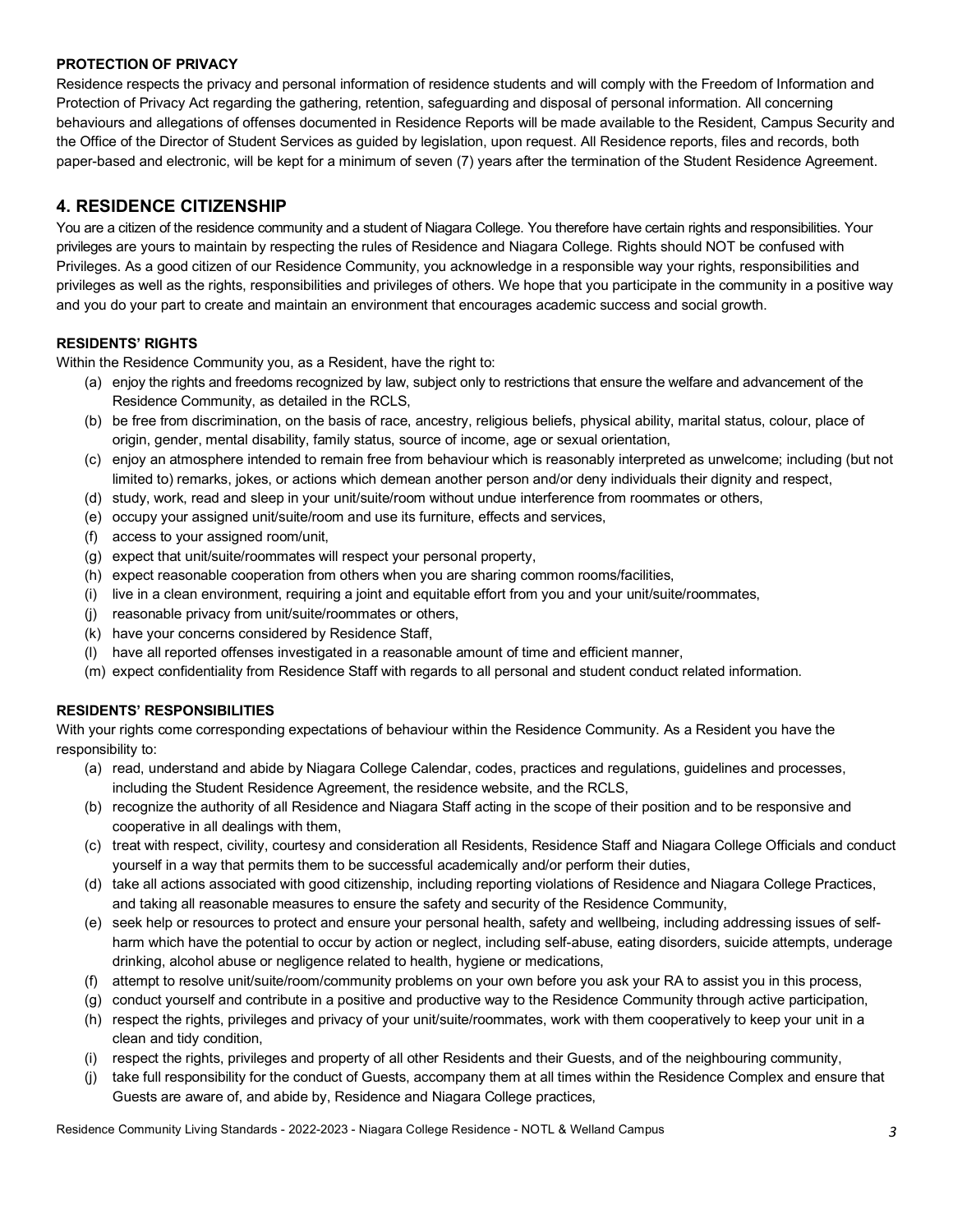- (k) conduct yourself in a way that ensures the Residence facilities and grounds are kept in good condition, including keeping your assigned room and suite common areas in a clean and sanitary condition,
- (l) secure your personal property and obtain personal contents insurance,
- (m) permit Residence or Niagara College Staff or its officers entry when there is a reasonable apprehension of danger or harm, or for the purpose of inspecting the condition of the unit/suite/room and its contents,
- (n) be solely liable to Niagara College for any loss or damage to your room and its furniture, telephone and effects of Niagara College; liable for loss or damage to the public facilities, furniture and equipment of the Residence, including Common Areas; and liable for any damages caused by Guests,
- (o) actively check your mail, voicemail, and email accounts registered with the residence on a regular basis for messages from Residence Staff,
- (p) carry your Niagara College ID and show it when requested by Residence or Niagara College Staff.

#### **RESIDENTS' PRIVILEGES**

 Privileges enhance the lifestyle in Residence because they add to the pleasure of the academic and social experience. Privileges are granted to Residents upon arrival, based on the principle that Residents are expected to conduct themselves in accordance with the RCLS. There is an important difference between Rights and Privileges. You can expect your Rights to be respected all the time, and you can maintain Privileges with behaviour in accordance with our RCLS. Privileges can be taken away through the judicial process if conduct does not comply with our RCLS.

#### **It is a privilege for you to:**

- (a) live in Residence,
- (b) use the Common Areas and Facilities and their furniture, equipment, effects and services,
- (c) have unit/suite/room assignments to live with your friends,
- (d) to live in Residence in future years,
- (e) consume alcohol within your assigned unit/suite/room or as a guest in another resident's unit/suite/room, and only if you are of the legal drinking age,
- (f) use approved sound broadcast equipment, musical instruments, computer speakers, or subwoofers,
- (g) invite and host Guests in Residence,
- (h) be a Guest in areas outside your assigned room/unit/building and/or enjoy access to the Residence Complex, outside your assigned room/unit/building,
- (i) participate in events and activities facilitated or sanctioned by Residence.

# **5. VIOLATIONS AND SANCTIONS (THE RULES AND CONSEQUENCES)**

 A violation is any unacceptable conduct, action or neglect that violates the RCLS, Student Resident Agreement or Niagara College's policies. Violations are described and classified based on three levels of increasing severity. Sanctions are the consequences for violations, which are described in detail in subsequent sections of the RCLS. At each level of offense and/or after repeated violations the severity of the sanctions will increase.

Level 1 Violations: Actions that interfere with the rights of another individual or community to the peaceful use and enjoyment of their space in Residence. Normal Point Range: 1-3

Level 2 Violations: Actions that create a significant nuisance and/or disturbance to an individual or community and/or repeated level one violations. Normal Point Range: 2-5

Level 3 Violations: Actions that endanger the safety and security of an individual; significantly compromise or damage personal or Residence/Niagara College property; attack the dignity/integrity of an individual; contravene the laws of the land; and/or repeated level two violations. Any Level 3 Offense may warrant an eviction. Normal Point Range: 4-9

#### **The Point System**

 The point system is designed to help define the seriousness of specific behaviours and to track the frequency and severity of a student's RCLS violations. All violations are associated with points ranging from a value of 1 through 9. All violations have a minimum value of one point. The assigned number of points will depend upon the type of incident and/or its severity. In complex situations where multiple violations occur in the same incident, points will typically be assigned based on the most serious single violation of the RCLS.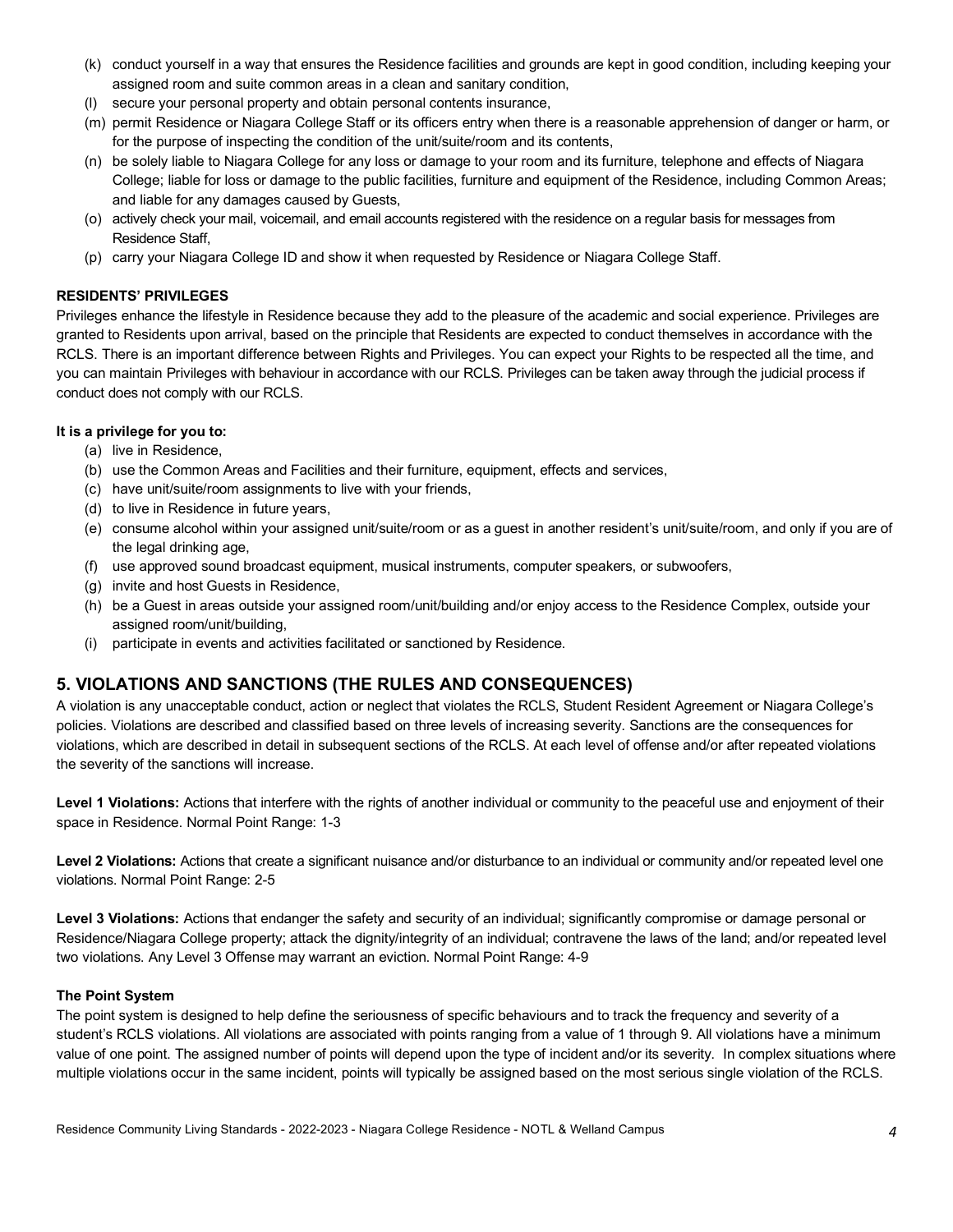Points remain on record until August 15 of each year, or as stipulated upon eviction. After a Resident has been found responsible for a violation, the Resident may be responsible for educational, restorative, or punitive sanctions. Points are assigned for each incident based on the table below. Points are used in determining the sanctions appropriate for a resident, given their cumulative conduct record, as outlined in the "Sanctions" section below. During sanctioning, decision makers consider a resident's total points, including those assigned for the current violation.

| Tier | <b>Points Accumulated</b> | <b>Typical Sanction Examples</b>                                                                           |
|------|---------------------------|------------------------------------------------------------------------------------------------------------|
|      | $1 - 3$                   | Warning, Community Service, Educational, Fine, Loss of Privileges, Restitution                             |
| Н    | 4 - 8                     | All Tier I Sanctions, Communication Ban, Transfer/Relocation, Behavioural Contract,<br>Residence Probation |
| ш    | $9 +$                     | All Tier I, and II Sanctions, Eviction, Recommendation of Charges of non-Academic<br>Misconduct            |

#### **VIOLATIONS**

 The violations listed in the RCLS summarize policies stated in the Student Residence Agreement (SRA) and are found to be consistent with Niagara College policies and values. Where applicable, reference is made to these policies.

| <b>Level of Incident</b> | <b>Points Typically Assigned</b> |
|--------------------------|----------------------------------|
| LEVEL 1                  | $1 - 3$                          |
| LEVEL 2                  | $2 - 5$                          |
| LEVEL <sub>3</sub>       | $4 - 9$                          |

| 1. ADVERTISING, SOLICITING, CAMPAIGNING AND SELLING |                                                                                                                                                                                                                                                                                                                               |  |
|-----------------------------------------------------|-------------------------------------------------------------------------------------------------------------------------------------------------------------------------------------------------------------------------------------------------------------------------------------------------------------------------------|--|
|                                                     | Note: Residents or other community members who wish to campaign or advertise activities associated with the Residence or Niagara<br>College is required to speak with a Residence Staff member to seek permission to do so.                                                                                                   |  |
| <b>LEVEL 1</b>                                      | Displays in windows or other prominent places promoting alcohol, illegal substances, pornography, or other<br>a)<br>inappropriate activities or messages.<br>Unauthorized advertising, soliciting, promoting, or selling of products, events and services in Residence.<br>b)<br>Unauthorized campaigning in Residence.<br>C) |  |

| 2. ALCOHOL     |                                                                                                                                    |                                                                                                                                                                                                                                                                                                                                                                                                                                                                                                                                                                                                                                                                                                                                                                                                                                                                                                                                                        |  |  |
|----------------|------------------------------------------------------------------------------------------------------------------------------------|--------------------------------------------------------------------------------------------------------------------------------------------------------------------------------------------------------------------------------------------------------------------------------------------------------------------------------------------------------------------------------------------------------------------------------------------------------------------------------------------------------------------------------------------------------------------------------------------------------------------------------------------------------------------------------------------------------------------------------------------------------------------------------------------------------------------------------------------------------------------------------------------------------------------------------------------------------|--|--|
|                | Note: Alcohol is only permitted to be consumed in individual residence rooms/suite. The legal drinking age in Ontario is 19 years. |                                                                                                                                                                                                                                                                                                                                                                                                                                                                                                                                                                                                                                                                                                                                                                                                                                                                                                                                                        |  |  |
| <b>LEVEL 1</b> | a)<br>b)<br>C)<br>d)<br>e)<br>f)                                                                                                   | Attending Residence Orientation under the influence of alcohol.<br>Open alcohol, where prohibited.<br>Possession of single serving glass containers (i.e. beer bottles, coolers).<br>Possession of drinking and/or drinking game paraphernalia, including but not limited to funnels, beer bongs, beer<br>pong kits or tables, etc.<br>Possession of alcohol beverages with more than 40% concentration of alcohol (by volume).<br>Possession of large volume 'common source' alcohol containers. Large volume alcohol containers are defined as:<br>(A) a container that holds more than 550mL of beer, malt liquor, cider, coolers or pre-mixed cocktails or (B) a<br>container that holds more than 1.18L (40 ounces) of any type of alcohol other than beer such as wine, liquor, or<br>cocktail mixes. Examples of large volume 'common source' alcohol containers include King cans, Quart Bottles,<br>Kegs, Mini kegs, 60ozs and Texas Mickeys. |  |  |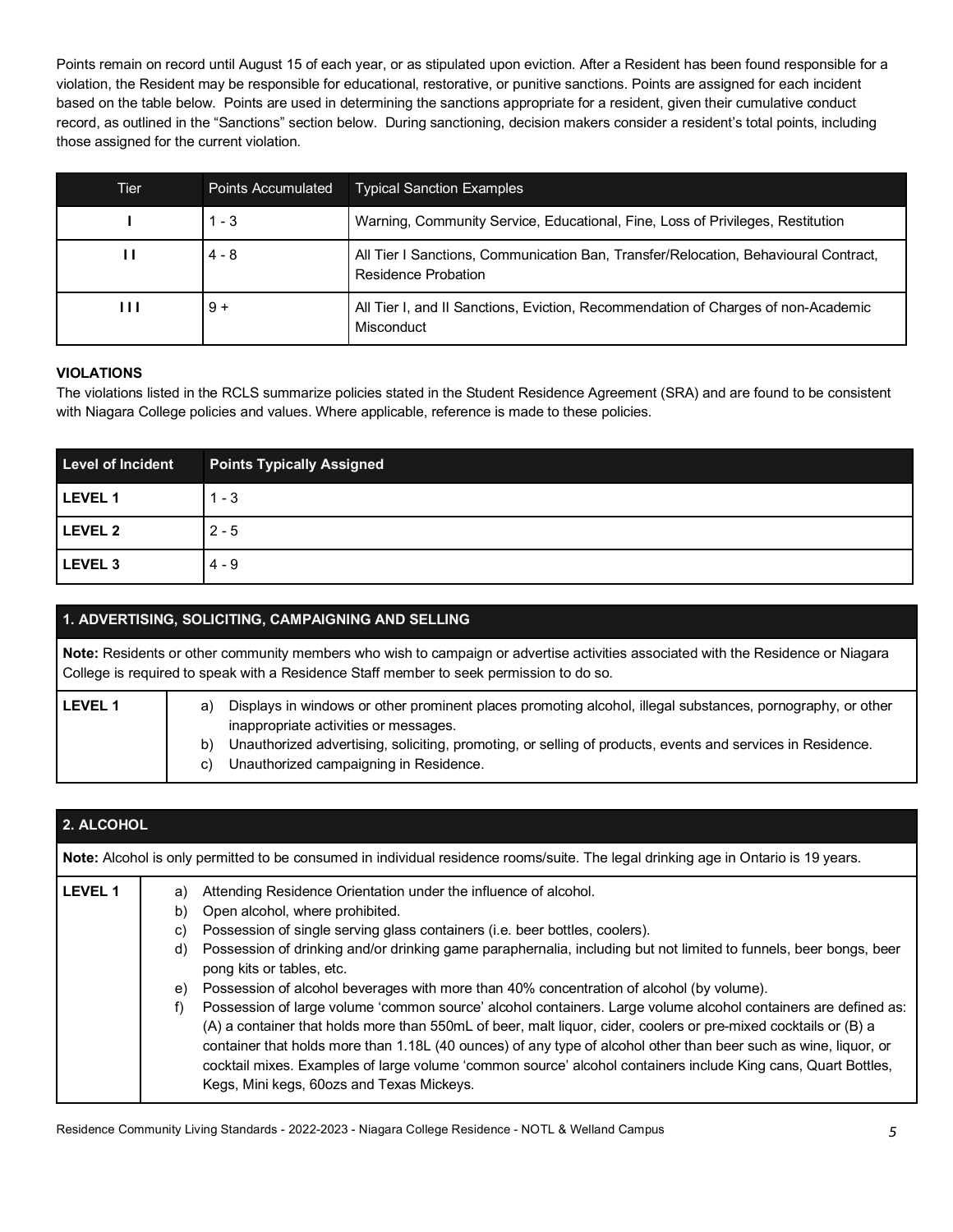| <b>LEVEL 3</b> | Consumption or possession of alcohol by residents or guests under the legal drinking age or those on alcohol<br>q)<br>probation.                                                                                           |
|----------------|----------------------------------------------------------------------------------------------------------------------------------------------------------------------------------------------------------------------------|
|                | Drinking games or promotion of a social function, activity or contest in which the consumption of beverages is<br>h)<br>either the primary focus or used as a penalty, typically in response to a specified cue or prompt. |
|                | Imposing the physical effects of intoxication on the Residence Community, for example vomiting, passing out,<br>aggressive or significantly disruptive behaviour, or needing medical assistance.                           |
|                | Making or selling alcohol in Residence.                                                                                                                                                                                    |
|                | Purchasing or supplying persons under the legal drinking age with alcohol.                                                                                                                                                 |
|                | Influencing, forcing and/or promoting the consumption of alcohol by a resident and/or guest on another.                                                                                                                    |

# **3. CANNABIS**

 In Ontario, a person must be 19 years of age to legally purchase or consume cannabis. As per the Canadian legislation, cannabis cannot be consumed in public, including on residence or campus grounds. The Residence building is a smoke-free environment where smoke or combustion in any form are prohibited (including smoking and vaping). Residents who are in possession of cannabis must store their cannabis in a sealed container.

 **Note:** Students who require accommodations for possession and/or use of medical cannabis that may contradict Residence policies must submit a formal request to Residence Management prior to acquiring/using medical cannabis in residence.

| <b>LEVEL 1</b> | Careless or unsafe storage of cannabis or cannabis products that causes or has the potential to cause harm or<br>a)<br>disturbance to the community, (e.g., excessive odour, mold, etc.).<br>Consumption of cannabis or cannabis products in unauthorized areas (e.g., lounges, hallways, common spaces,<br>b)<br>etc.).<br>Attending Residence Orientation under the influence of cannabis.<br>C)                                                                                                                                                                                      |
|----------------|-----------------------------------------------------------------------------------------------------------------------------------------------------------------------------------------------------------------------------------------------------------------------------------------------------------------------------------------------------------------------------------------------------------------------------------------------------------------------------------------------------------------------------------------------------------------------------------------|
| <b>LEVEL 2</b> | Smoking, vaping, or producing the odour of cannabis in Residence or on Residence grounds.<br>d)<br>Growing cannabis and/or producing cannabis substances in Residence (e.g., edibles, hash oil, etc.).<br>e)<br>Possession of more than 30 grams of dried cannabis (one ounce) or equivalent, in Residence.<br>f)<br>Imposing the physical effects of intoxication on the Residence community.<br>g)<br>Influencing, forcing and/or promoting the consumption of cannabis by a resident and/or guest on another.<br>h)                                                                  |
| <b>LEVEL 3</b> | Consumption or possession of cannabis by Residents and guests under the legal age, or those on cannabis<br>i)<br>probation.<br>Purchasing for, or supplying persons with, cannabis or cannabis substances whom are under the legal age.<br>j)<br>Consumption games or promotion of a social function, activity or contest in which the consumption of cannabis is<br>k)<br>either the primary focus or used as a penalty, typically in response to a specified cue or prompt.<br>Possession with the intent to sell, and/or selling cannabis or cannabis substances in Residence.<br>I) |

| 4. CLEANLINESS |    |                                                                                                                                                                                                                                                                                                                                                                                    |  |
|----------------|----|------------------------------------------------------------------------------------------------------------------------------------------------------------------------------------------------------------------------------------------------------------------------------------------------------------------------------------------------------------------------------------|--|
| <b>LEVEL 1</b> | a) | Littering                                                                                                                                                                                                                                                                                                                                                                          |  |
|                | b) | Failure to keep Room/common areas in a clean and sanitary condition after use.                                                                                                                                                                                                                                                                                                     |  |
|                | C) | Improper disposal of refuse, including leaving garbage bags outside of your unit/suite/room or outside of<br>designated garbage areas.                                                                                                                                                                                                                                             |  |
|                | d) | Collection of empty containers, bottles or cans that is judged by Residence Staff, for sanitary reasons, to be<br>beyond recycling purposes.                                                                                                                                                                                                                                       |  |
|                | e) | Failure to (follow disposal instructions of) dispose of recycling, garbage and/or organics appropriately; including,<br>but not limited to leaving garbage/recycling bags, leaving items on compactor floor, bagging organics with a non-<br>organic bag, failure to break down cardboard, failure to separate recycling/garbage/organics into their designated<br>disposal areas. |  |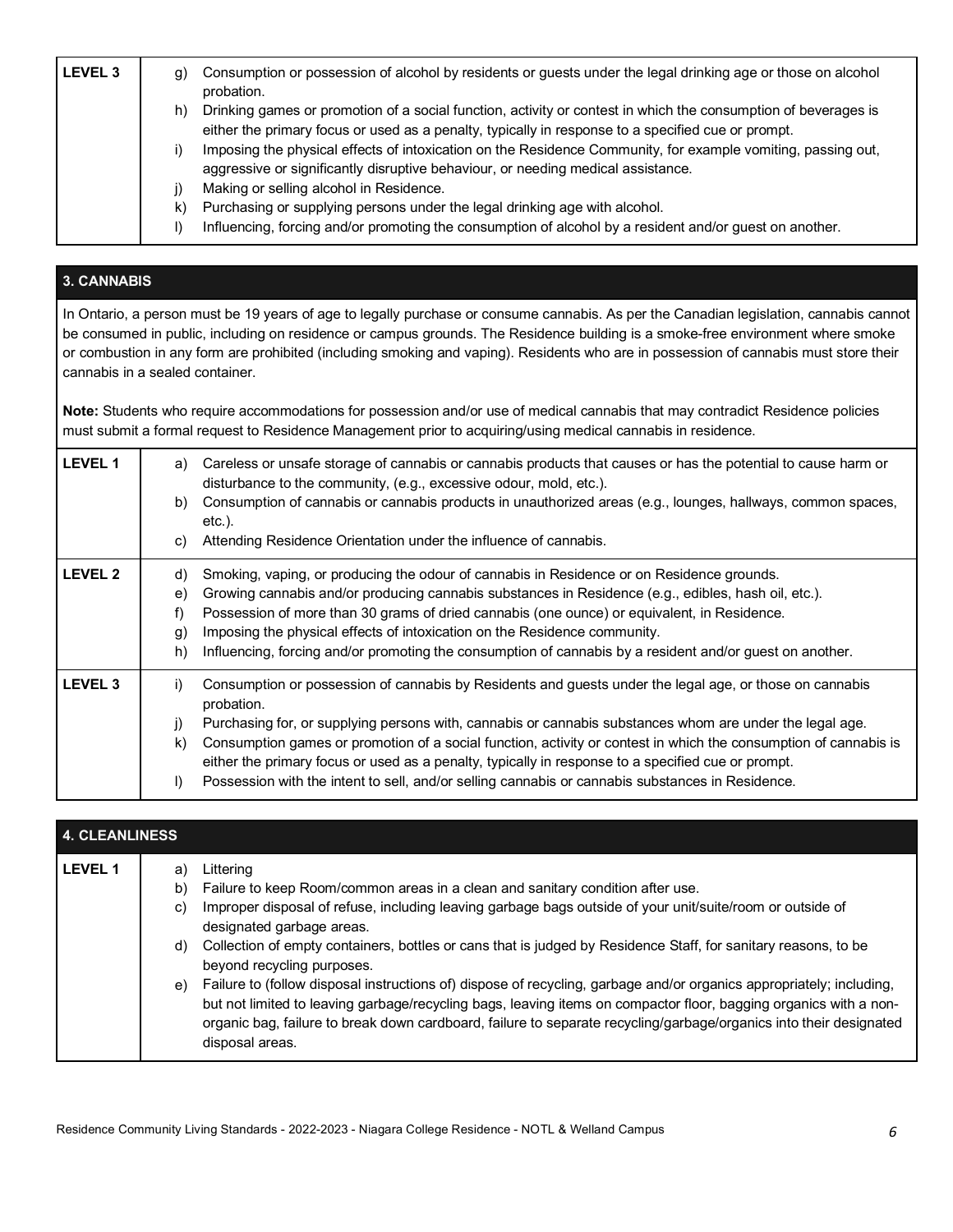| <b>5. DAMAGES &amp; VANDALISM</b> |                                                                                                                                                                                                                                                                                                                                                                                                                                                                                                                                                                      |  |
|-----------------------------------|----------------------------------------------------------------------------------------------------------------------------------------------------------------------------------------------------------------------------------------------------------------------------------------------------------------------------------------------------------------------------------------------------------------------------------------------------------------------------------------------------------------------------------------------------------------------|--|
| <b>LEVEL 2</b>                    | Marking any surface through action or neglect, that is not deemed normal wear and tear.<br>a)<br>Behaviour that causes, or has the potential to cause moderate damage through actions, carelessness, or<br>b)<br>negligence.<br>Failure to keep your furniture, fixtures and appliances in a good state of repair.<br>C)<br>Attempt to repair and/or resolve damages without consultation and subsequent permission from the Residence.<br>d)<br>Damage to, or alteration of Residence Community Resources such as bulletin boards, posters, decorations, etc.<br>e) |  |
| <b>LEVEL 3</b>                    | Behaviour that causes, or has the potential to cause significant damage through action, carelessness or<br>t)<br>negligence.<br>Willful damage, vandalism or graffiti or neglect that leads to serious damage to the residence, Niagara College or<br>g)<br>private property.                                                                                                                                                                                                                                                                                        |  |

| <b>6. DISRUPTIVE BEHAVIOUR</b> |                                                                                                                                                                                                                                                                                                                                                                                                   |  |
|--------------------------------|---------------------------------------------------------------------------------------------------------------------------------------------------------------------------------------------------------------------------------------------------------------------------------------------------------------------------------------------------------------------------------------------------|--|
| <b>LEVEL 1</b>                 | Throwing, dropping, kicking or knocking objects in, from, or at residence buildings, windows, or stairwells, whether<br>a)<br>intentional or unintentional.<br>Participating in physically-active games or sports inside residence or within the Residence grounds which could<br>b)<br>disturb residents, staff or the surrounding community or cause damage to facilities or personal injuries. |  |
| <b>LEVEL 2</b>                 | Creating or permitting behaviour in Residence which is a nuisance or annoyance to Residents, Residence Staff,<br>C)<br>the surrounding community, or to the supplier of services authorized by Residence or Niagara College. This<br>includes pranks/raids or similar actions that could be damaging to personal, Residence or Niagara College<br>property or reputation.                         |  |

| 7. FACILITIES AND FURNITURE |                                                                                                                                                                                                                                                                                               |  |
|-----------------------------|-----------------------------------------------------------------------------------------------------------------------------------------------------------------------------------------------------------------------------------------------------------------------------------------------|--|
| l LEVEL 1                   | Removal of furniture, appliances, window screens or other fixtures from assigned rooms/units or common spaces<br>a)<br>and placing them elsewhere.                                                                                                                                            |  |
| <b>LEVEL 2</b>              | Alteration, renovation or removal of rooms, furniture, or equipment.<br>a)<br>Installation of unauthorized furnishings, equipment or devices. This includes internet, phone, and cable.<br>b)<br>Failure to keep access clear to electrical panel, heating unit and maintenance access.<br>C) |  |

| 8. FIRE SAFETY |                                                                                                                                                                                                                                                                                                                                                                                                                                                                               |  |
|----------------|-------------------------------------------------------------------------------------------------------------------------------------------------------------------------------------------------------------------------------------------------------------------------------------------------------------------------------------------------------------------------------------------------------------------------------------------------------------------------------|--|
| <b>LEVEL 1</b> | Propping open a fire door, which includes room/suite/unit doors. This may include using the deadbolt or another<br>a)<br>item to prevent it from locking and/or to hold the door open.                                                                                                                                                                                                                                                                                        |  |
| <b>LEVEL 2</b> | Possession or use of candles, incense, lava lamps, open coil hot plates, flame cooking devices, indoor barbeques,<br>b)<br>deep fryers and the like. Cooking devices without an automatic shutdown are not allowed in residence.<br>Covering or removing smoke and/or heat detectors.<br>C)<br>Blocking hallways, stairwells, exits and access to fire safety equipment.<br>d)<br>Leaving food unattended while cooking.<br>e)<br>Shallow/deep frying is not permitted.<br>f) |  |
| <b>LEVEL 3</b> | Possession or use of explosive or flammable material (e.g., firecrackers, fireworks and barbecue propane tanks).<br>g)<br>Discharging, tampering with, covering or operating any fire prevention or detection equipment for any purpose<br>h)<br>other than the control of a fire.<br>Actions or neglect that leads to a fire, and/or the activation of the building fire alarm system.<br>i)                                                                                 |  |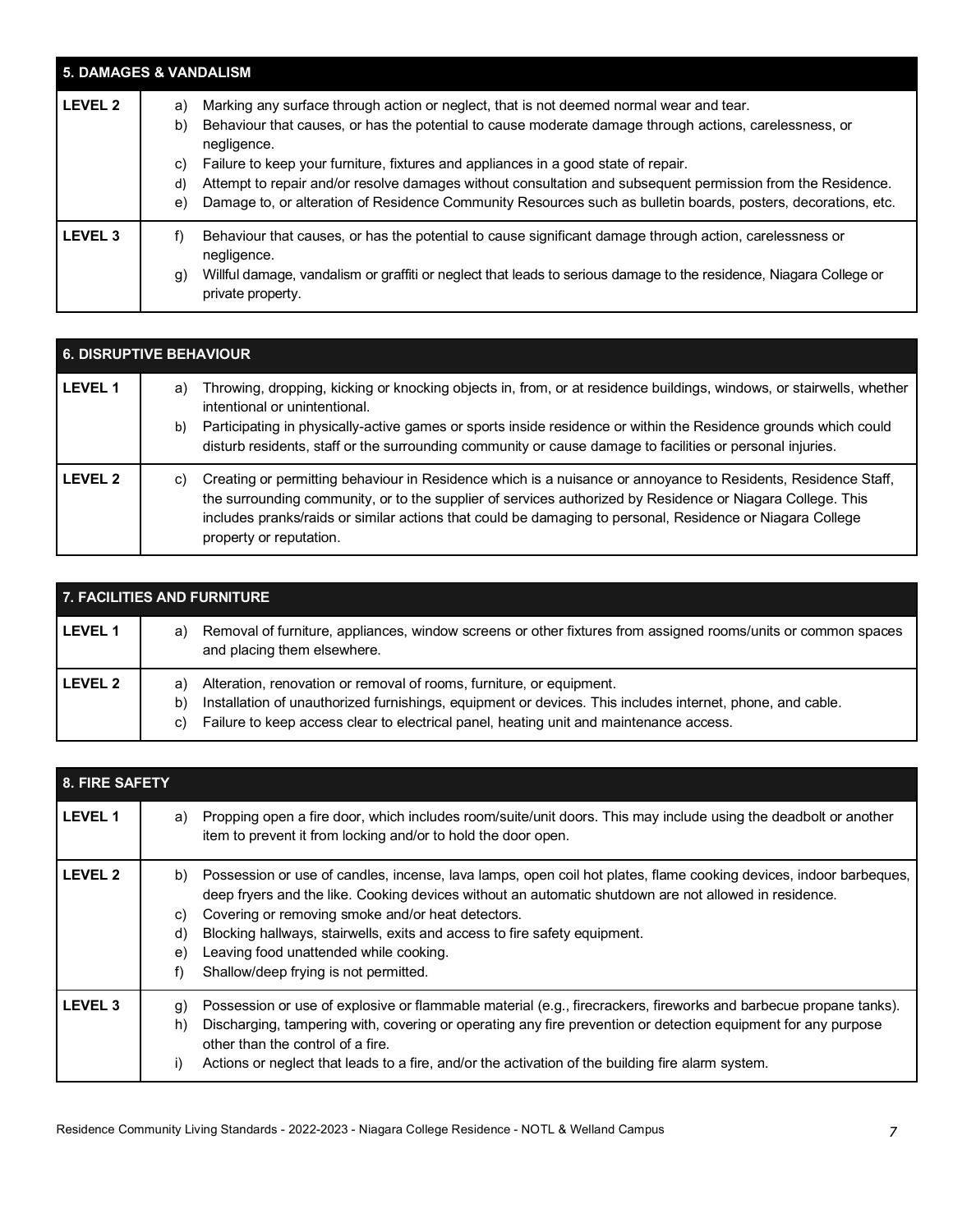#### **9. GUESTS AND VISITORS**

| 1.             | currently reside.                                                                                                                                                         | A guest is any person who is invited to, accompanied on, accepted or admitted to the residence property where they do not                                                                                                                                                                                                                                                                                                                                                                                                                                                                                                                                                                                                                   |  |  |
|----------------|---------------------------------------------------------------------------------------------------------------------------------------------------------------------------|---------------------------------------------------------------------------------------------------------------------------------------------------------------------------------------------------------------------------------------------------------------------------------------------------------------------------------------------------------------------------------------------------------------------------------------------------------------------------------------------------------------------------------------------------------------------------------------------------------------------------------------------------------------------------------------------------------------------------------------------|--|--|
| 2.             | Residents must sign in their guests at the front desk before they enter the Residence.                                                                                    |                                                                                                                                                                                                                                                                                                                                                                                                                                                                                                                                                                                                                                                                                                                                             |  |  |
| 3.             | The guest must leave one piece of photo identification with the front desk. The front desk will not accept passports or health<br>cards as forms of photo identification. |                                                                                                                                                                                                                                                                                                                                                                                                                                                                                                                                                                                                                                                                                                                                             |  |  |
| 4.             |                                                                                                                                                                           | No visitors will be granted access into the Residence after 2:00am.                                                                                                                                                                                                                                                                                                                                                                                                                                                                                                                                                                                                                                                                         |  |  |
| 5.             |                                                                                                                                                                           | Residents may sign-in up to two (2) guests at a time.                                                                                                                                                                                                                                                                                                                                                                                                                                                                                                                                                                                                                                                                                       |  |  |
| 6.             | signed out.                                                                                                                                                               | While each guest is in the Residence, the Resident must remain in the company of the guest at all times until the guest is                                                                                                                                                                                                                                                                                                                                                                                                                                                                                                                                                                                                                  |  |  |
| 7.             |                                                                                                                                                                           | The guest must sign-out and collect photo identification with the front desk each time they leave residence property, regardless<br>of the length of time spent off property.                                                                                                                                                                                                                                                                                                                                                                                                                                                                                                                                                               |  |  |
| 8.             |                                                                                                                                                                           | Residents are permitted to have up to a maximum of two (2) consecutive overnight guests and no more than ten (10) overnight<br>guests in any one (1) given month.                                                                                                                                                                                                                                                                                                                                                                                                                                                                                                                                                                           |  |  |
| 9.             |                                                                                                                                                                           | Guests should not in any way interfere with the rights of a roommate or other Resident to privacy, access, sleep or study at any<br>time or anywhere within the Residence.                                                                                                                                                                                                                                                                                                                                                                                                                                                                                                                                                                  |  |  |
|                |                                                                                                                                                                           | 10. Failure to be present does not mitigate or relieve the resident's responsibility for their guest's behaviour. Residents are<br>responsible for their guest's behaviour whether they participated in, condoned or were aware of that guest's behaviour or not.                                                                                                                                                                                                                                                                                                                                                                                                                                                                           |  |  |
|                | the guest.                                                                                                                                                                | The specific sanction(s) will be determined by the list of possible sanctions for the offense(s) committed by the guest.<br>11. The Residence requires any guests 16 years or younger visiting the Residence without a parent/guardian to have a signed form<br>of consent from their parent/guardian. This form will also include contact information for the parent/guardian. The Residence<br>reserves the right to call a parent/guardian in the event of a medical emergency or due to behavioural conduct.<br>12. A guest who remains in residence beyond 2:00 am is considered an overnight guest.<br>13. Requests for exceptions to the Guests and Visitors Policy may be submitted to Residence Management prior to the arrival of |  |  |
| <b>LEVEL 1</b> | a)<br>b)<br>c)                                                                                                                                                            | Failure to sign-in/sign-out Guests at the front desk.<br>Failure of Resident to be with their Guest at all times in Residence.<br>Permitting a guest to stay over the limit of two (2) nights consecutively or ten nights (10) in any given month (1)<br>without approval from management.                                                                                                                                                                                                                                                                                                                                                                                                                                                  |  |  |
| <b>LEVEL 2</b> | d)                                                                                                                                                                        | Hosting a Guest during Niagara College's Orientation Week, when Exam Quiet Hours are in effect, or during<br>Winter Break.                                                                                                                                                                                                                                                                                                                                                                                                                                                                                                                                                                                                                  |  |  |
|                | e)                                                                                                                                                                        | Living or permitting someone else to live in a room/unit without an approved assignment from Residence.                                                                                                                                                                                                                                                                                                                                                                                                                                                                                                                                                                                                                                     |  |  |
| <b>LEVEL 3</b> | $f$ )                                                                                                                                                                     | Hosting a guest who violates the RCLS. All residents are responsible for the actions and behaviours of guests<br>signed in with them, at all times, while in the Residence.                                                                                                                                                                                                                                                                                                                                                                                                                                                                                                                                                                 |  |  |
|                | g)                                                                                                                                                                        | Hosting a guest who has been issued a trespass, or similar notice restricting them from the Residence property.                                                                                                                                                                                                                                                                                                                                                                                                                                                                                                                                                                                                                             |  |  |

#### **10. HARASSMENT AND DISCRIMINATION**

 **Note:** Every individual has a right to a safe, respectful environment that is free from attacks on their dignity/integrity. Harassment is defined as any attention or conduct (oral, written, graphic, electronic or physical) by an individual or group who knows, or ought to reasonably know, that such attention or conduct is unwelcome, unwanted, offensive or intimidating. Bullying and hazing will be considered harassment under this policy. Discrimination is any behaviour that is based in or leads to unjust or prejudiced treatment of persons of things, often on the grounds of sex, race, religion, age, gender/gender identity, etc. This includes but is not limited to: making stereotypical assumptions based on a person's presumed traits, excluding persons, denying benefits to someone or imposing burdens upon them.

| LEVEL 2 & I    | a) | Failure to abide by the Niagara College Code of Conduct or related legislation or policies which defines                                    |
|----------------|----|---------------------------------------------------------------------------------------------------------------------------------------------|
| <b>LEVEL 3</b> |    | harassment and discrimination.                                                                                                              |
|                | b) | Any conduct that could be deemed as bullying, including cyber bullying, or bullying on social media, be it via a<br>group or an individual. |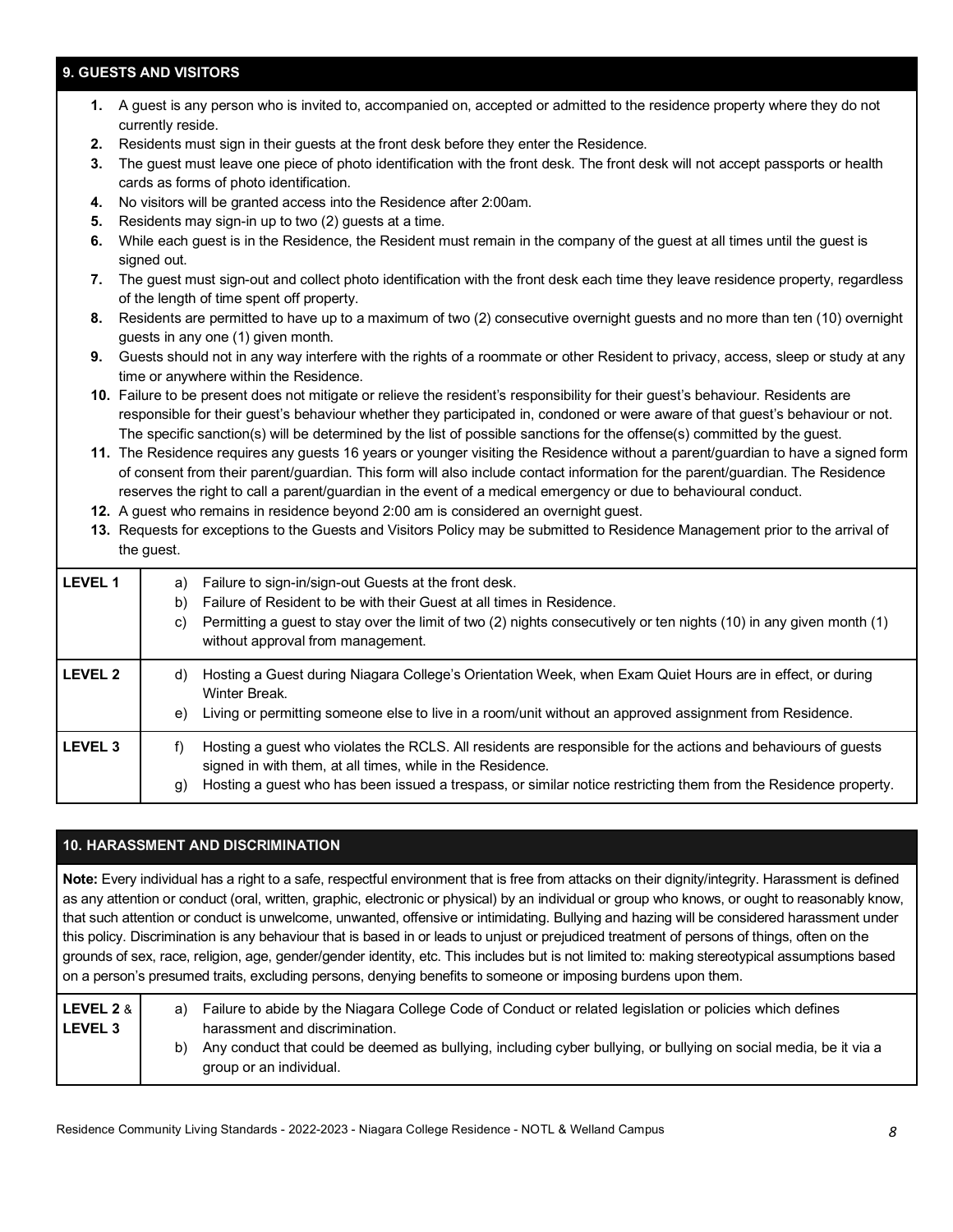| c) Any statement, action, or display that could be deemed as inappropriate or derogatory towards an individual or a |
|---------------------------------------------------------------------------------------------------------------------|
| aroup.                                                                                                              |

#### **11. ILLEGAL SUBSTANCES & ACTIVITIES**

 **Note:** Any observations about the behaviour, speech, odours or physical surroundings of an individual that cause suspicion of illegal activity will be investigated and/or reported. Under the principles of the Standard of Proof, repeated suspicious behavior pertaining to illegal activities may result in the Residence applying the full measures of discipline outlined below.

| <b>LEVEL 1</b> | Attending Residence Orientation, or other residence events, under the influence of illegal substances.<br>a)<br>Possession of paraphernalia associated with the use of illegal substances.<br>b)                                                                                      |
|----------------|---------------------------------------------------------------------------------------------------------------------------------------------------------------------------------------------------------------------------------------------------------------------------------------|
| <b>LEVEL 2</b> | Using or being under the influence of an illegal or un-prescribed substance in residence.<br>C)<br>Imposing the physical effects of intoxication from illegal substances on the Residence community.<br>d)                                                                            |
| <b>LEVEL 3</b> | Illegally possessing, using, making, or selling an illegal or un-prescribed substance in Residence. Possession or<br>e)<br>use of medication for purposes other than those for which they were prescribed.<br>Any behaviour or activities that contravene the laws of the land.<br>f) |

### **12. NOISE AND QUIET HOURS**

 **Consideration Hours** are in effect 24 hours a day, 7 days a week. Noise levels at any time should not detract from any resident's ability to pursue academic endeavours or to enjoy a peaceful living environment. An individual's right to reasonable quiet supersedes another's right to make noise.

 **Quiet Hours** are observed in Residence: Sunday to Thursday: 11:00pm ╨ 8:00am; Friday and Saturday evenings: 1:00am ╨ 8:00am.  **Exam Quiet Hours** begin 1 week prior to the exam start dates in both December and April. Quiet Hours are extended to 23 hours a day. Residence will define a Relaxed Hour during the evening when programming by Residence Staff may occur. Residence Management reserves the ability to alter quiet hours at any time to suit the needs of the community.

 As a general rule, noise from your room/unit that is audible outside your room, including in hallways, common areas, neighbouring units or buildings, will be addressed by Residence Staff during quiet hours.

| <b>LEVEL 1</b> | a)<br>b)<br>C) | Non-compliance with Consideration Hours or Quiet Hours.<br>Possession of loud musical instruments.<br>Use of musical instruments without the use of headphones or sound equipment such as surround sound systems,<br>or noise producing devices such as subwoofers or PA systems. |
|----------------|----------------|-----------------------------------------------------------------------------------------------------------------------------------------------------------------------------------------------------------------------------------------------------------------------------------|
| <b>LEVEL 2</b> | d)<br>e)       | Non-compliance with Exam Quiet Hours.<br>Excessive noise that interferes with the academic work of Residents and/or significantly disturbs the residence<br>community and/or our neighbouring communities.                                                                        |

| <b>13. PETS</b> |                                                                                                                           |
|-----------------|---------------------------------------------------------------------------------------------------------------------------|
| <b>LEVEL 2</b>  | Keeping any animal or pet in residence, with the exception of fish in one small aquarium, no larger than 3 gallons.<br>a) |

| <b>14. RESPECT AND COOPERATION</b> |                                                                                                    |  |  |
|------------------------------------|----------------------------------------------------------------------------------------------------|--|--|
| <b>LEVEL 2</b>                     | Failure to respond to the written or verbal direction of Residence or Niagara College Staff.<br>a) |  |  |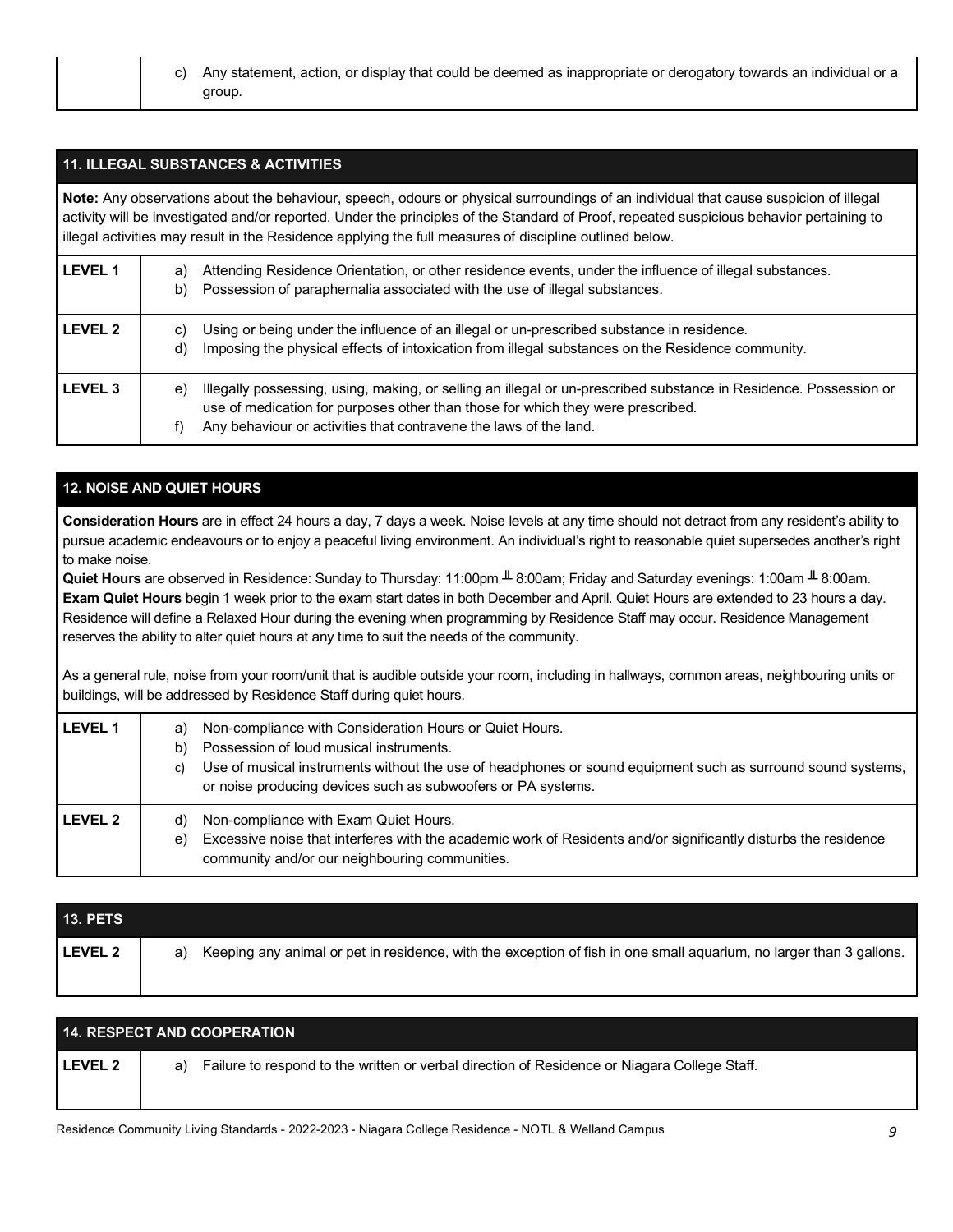| b)<br>C) | Demonstrated lack of respect, civility, courtesy, or cooperation with a member of the residence community,<br>including residents, visitors, residence staff, and Niagara College Staff.<br>Failure to provide identification, or providing false identification when asked from a Residence or Niagara College<br>Staff. |
|----------|---------------------------------------------------------------------------------------------------------------------------------------------------------------------------------------------------------------------------------------------------------------------------------------------------------------------------|
| d)       | Providing a false report of an incident or impeding an investigation.                                                                                                                                                                                                                                                     |

# LEVEL 3 | a) Unauthorized entry into restricted areas of Residence, including rooftops, basements, utility rooms, offices, etc. b) Entry into another resident's room without the consent of that resident. **15. RESTRICTED AREAS AND UNAUTHORIZED ENTRY**

| <b>16. SAFETY AND SECURITY</b> |                                                                                                                                                                                                                                                                                                                                                                                                                                                                         |  |  |
|--------------------------------|-------------------------------------------------------------------------------------------------------------------------------------------------------------------------------------------------------------------------------------------------------------------------------------------------------------------------------------------------------------------------------------------------------------------------------------------------------------------------|--|--|
| <b>LEVEL 1</b>                 | Improper use of an emergency exit.<br>a)<br>Footwear must be used within all Interior and exterior common areas of the Residence.<br>b)                                                                                                                                                                                                                                                                                                                                 |  |  |
| <b>LEVEL 2</b>                 | Covering, tampering with, or removing the PA system.<br>C)<br>Permitting entry of any individual (resident, non-resident or other) into Residence, either by opening a door or<br>d)<br>giving Residence keys or swipe cards to that individual.<br>Overloading or tampering with electrical systems.<br>e)<br>Unsafe storage, disposal and/or use of prescribed medication and related medical devices such as needles,<br>f)<br>prescription drugs, and pill bottles. |  |  |
| <b>LEVEL 3</b>                 | Tampering with video surveillance equipment or systems.<br>[g]<br>Failure to evacuate during an alarm.<br>h)<br>Careless driving on Residence grounds.<br>i)<br>Actions, carelessness or neglect that causes an elevator to stall and/or require repair.                                                                                                                                                                                                                |  |  |

# **17. SEXUAL VIOLENCE**

 Sexual Violence is a broad term that describes any violence, physical or psychological, carried out through sexual means or by targeting sexuality. This violence takes different forms against another person without their consent. This includes but is not limited to sexual assault, sexual harassment, stalking, indecent exposure, voyeurism and sexual exploitation.

 **Note**: The Institution's student code of conduct and other policies regarding sexual violence will take precedence over the Residence Community Living Standards.

| LEVEL 3 | Any behaviour deemed to be sexual violence.<br>a) |  |
|---------|---------------------------------------------------|--|
|         |                                                   |  |

#### **18. SMOKING**

 Smoking is not permitted on or about the lands on which the Residence is situated, except as permitted by the Institution or municipal by- law. All students must follow the Ontario Law of Smoke-Free Ontario Act, S.O. 2017, c. 26. This means you must be 15 meters from the entrance/exit of the Residence.

| <b>LEVEL 2</b> | a) Smoking in Residence, including the use of e-cigarettes, hookahs, and vaporizers.                          |
|----------------|---------------------------------------------------------------------------------------------------------------|
|                | b) Possession of large smoking paraphernalia (e.g., bongs, hookahs, etc.) more than 30 centimetres in height. |
|                | c) Smoking within 15 meters of an entrance/exit of the Residence.                                             |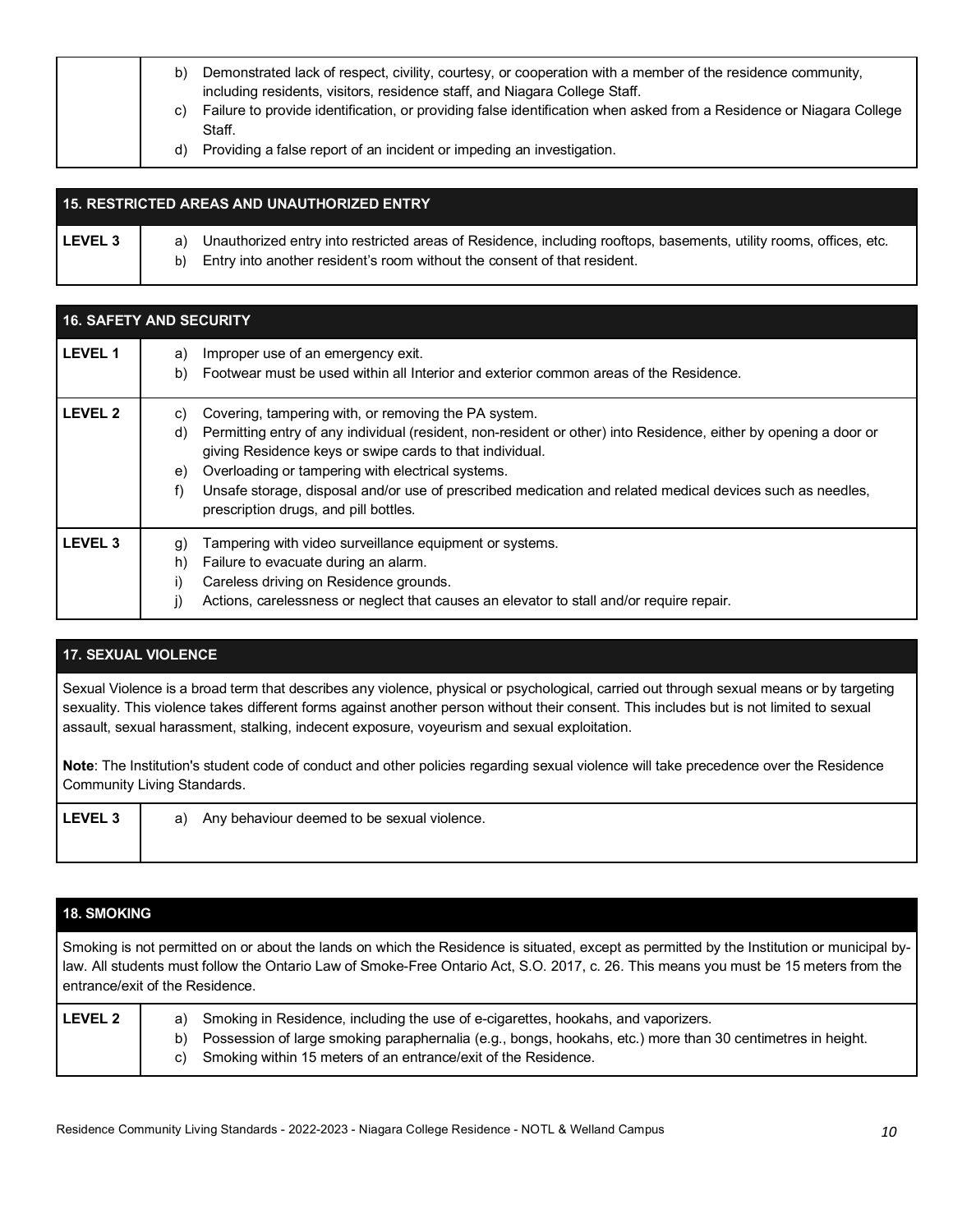| <b>19. TECHNOLOGY MISUSE</b> |                                                                                                                                                                                                                                     |  |  |
|------------------------------|-------------------------------------------------------------------------------------------------------------------------------------------------------------------------------------------------------------------------------------|--|--|
| l LEVEL 1                    | Failure to abide by Niagara College's computer and network use practices.<br>a)                                                                                                                                                     |  |  |
| l LEVEL 2                    | Interference with the technology of the Residence, Niagara College or another Resident.<br>b)<br>Copyright infringement (i.e. illegally downloading music, movies or other media using the Residence internet<br>C)<br>connection). |  |  |

#### **20. UNAUTHORIZED ACTIVITIES**

**Note:** All organized events, activities or gatherings that have the potential to cause a disturbance must be approved by Residence Management to ensure compliance with fire safety, noise and other applicable policies. Residence Management will not approve any event that involves or is presumed to involve the use of alcohol or other substances.

**Note 2:** Maximum capacity of a residence room is defined as the number of residents that live in the room plus two additional people each.

| VEL<br>F | 7 |
|----------|---|
|          |   |

**LEVEL 2** a) Any gathering over the maximum capacity of a residence room and/or alcohol/illegal substances is being consumed as one of the primary activities of the gathering and/or the volume of music or people violates the noise policy.

| 21. UNAUTHORIZED ARTICLES AND THEFT |                                                                                                                                                                                                                                                                                                                                                                                                                                                                                                               |  |  |  |
|-------------------------------------|---------------------------------------------------------------------------------------------------------------------------------------------------------------------------------------------------------------------------------------------------------------------------------------------------------------------------------------------------------------------------------------------------------------------------------------------------------------------------------------------------------------|--|--|--|
|                                     | Theft refers to the act of taking another person's property in residence without their permission.<br>Note: Only Refrigeration appliance supplied with the Room are to be used. No others, including mini fridges, are to be brought into the<br>Room. Irons, toaster ovens, coffee makers, electric kettles protected by an automatic "shut off" may be used. In order for appliances to<br>be approved for use in the Residence, they must bear a visible serial number and a CSA or RL identification tag. |  |  |  |
| <b>LEVEL 1</b>                      | Possession of equipment, keys, appliances or furnishings not authorized by the Residence or Niagara College.<br>a)                                                                                                                                                                                                                                                                                                                                                                                            |  |  |  |
| <b>LEVEL 3</b>                      | Theft or possession of stolen property.<br>b)                                                                                                                                                                                                                                                                                                                                                                                                                                                                 |  |  |  |

| <b>22. VIOLENCE AND AGGRESSION</b> |                                                                                                                                                                                                                                                                                                                                                                                                                                                                                                     |  |  |  |  |
|------------------------------------|-----------------------------------------------------------------------------------------------------------------------------------------------------------------------------------------------------------------------------------------------------------------------------------------------------------------------------------------------------------------------------------------------------------------------------------------------------------------------------------------------------|--|--|--|--|
|                                    | Note: Violent or aggressive behaviour of any kind is not permitted in residence. This includes behaviour such as physical force<br>potentially causing hurt or damage to someone/something, and/or behaviour that threatens another member of the community. Violence<br>and aggression includes but is not limited to physical or verbal acts.                                                                                                                                                     |  |  |  |  |
| <b>LEVEL 3</b>                     | Any communication or behaviour that is perceived as offensive, abusive, unwanted, aggressive or threatening.<br>a)<br>Any behaviour (consensual or not) that causes or has the potential/intent to cause physical or emotional harm.<br>b)<br>These behaviours include, but are not limited to: hitting, punching, slapping, kicking, pushing, pulling, bullying,<br>stalking, fighting, intimidation, retaliation and threats of violence.<br>Any behaviour deemed to be a physical assault.<br>C) |  |  |  |  |

#### **23. WEAPONS**

 **Note:** A weapon is defined as any device that is designed for (or could be used for) the purpose to intimidate, threaten, harm or kill. Examples of weapons include and are not limited to: handguns, rifles, air guns, pellet guns, paintball guns, BB guns, crossbows, swords, hunting knives, fishing knives, martial arts weapons, brass knuckles, replica weapons, or any other prohibited device as defined in the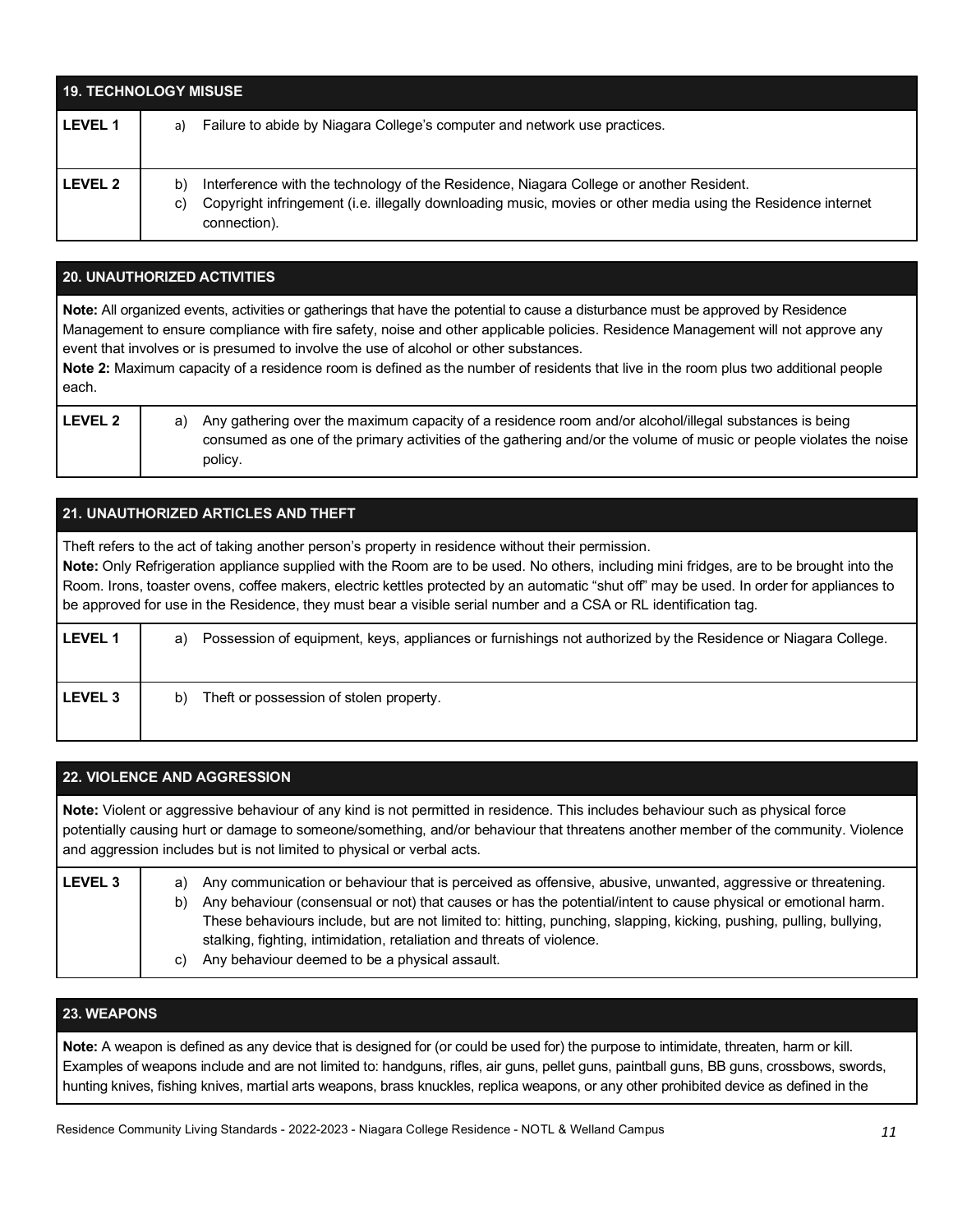Criminal Code of Canada. Ammunition is defined by any replica or real materials fired, scattered, dropped, detonated from any weapon. This includes live and dead bullets, arrows, grenades, etc. Ammunition and replica ammunition are also prohibited in residence.

LEVEL 3 | a) Possession, storage, use or threatened use of a weapon and/or replica weapons.

#### **SANCTIONS**

 Sanctions are consequences for behaviour that violates the RCLS, Student Residence Agreement, or Niagara College policies. These sanctions are explained in detail, including any relevant deadlines or payment information in a Decision Letter written by Residence Staff. Sanctions are intended to be primarily educational and restorative in nature. Sanctions may be used independently or in combination for any single violation. Repeated and/or multiple violations shall increase the severity of sanctions applied, as determined by a resident's point total. In most circumstances, the following range of sanctions may be assigned to residents at each tier of cumulative point totals.

#### **Tier I Residents with 1-3 Total Points**

- a) **Warnings**  a verbal or written caution that continuation or repetition of the offending behaviour will constitute more serious sanctions in the future.
- b) **Community Service**  tasks or roles assigned as sanctions, which contribute positively to the reputation, welfare or condition of the Residence or surrounding community.
- c) **Disposal/Removal of Items**  removal of items from the Residence that violate the Residence Community Living Standards.
- d) **Educational Sanctions -** tasks assigned as a sanction designed to promote learning and development.
- e) **Fines**  a sanction applied to a Resident whereby they are required to pay a monetary fee.
- f) **Loss of Privileges**  a sanction that places restrictions on certain privileges of the Resident.
- g) **Restitution**  payment for damage or loss experienced by Niagara College, Residence, Residents, Guests or others.

#### **Tier II Residents with 4-8 Total Points**

- h) All Tier I Sanctions.
- i) **Communication Ban**  a sanction that limits the privilege of a Resident to communicate freely with another Resident.
- j) **Transfer/Relocation**  a sanction that will reassign accommodation either within the Residence Complex or to a location off campus.
- k) **Persona non grata (PNG) or Trespass Notice**  a sanction given to an individual who is denied the privilege to enter Residence. The PNG individual is also prohibited from attending any residence events which occur outside of the building. A copy of the PNG letter is filed with Campus Security. A PNG individual found or seen in residence at any time will be reported to Campus Security and may be subject to further sanctions under Residence or Niagara College policies.
- l) **Denial of Readmission to Residence**  a sanction given to a Resident who will not be permitted to live in residence in the future.
- m) **Residence Probation**  a sanction applied as a deterrent against future violations. Any future violations of the RCLS of any kind may result in eviction.
- n) **Behavioural Contract**  a signed contract between a Resident and Residence Management addressing behaviour that may or may not be covered by the RCLS, to comply with conditions of conduct and to refrain from specified conduct as detailed in the Behavioural Contract. Violations of the terms a behavioural contract may lead to eviction.

#### **Tier III Residents with 9+ points**

- o) All Tier I and II Sanctions.
- p) **Eviction**  termination of the Resident's Student Residence Agreement (contract) with the Residence.
- q) **Recommendation for Charges of Non-Academic Misconduct**  a sanction where Residence Staff make a formal recommendation to Niagara College to investigate and/or charge the Resident with non-academic misconduct.

#### **PRIMARY AND SECONDARY CONTACTS**

 Every resident is required to identify two people as their Primary and Secondary contacts. It is suggested that these people are parents or legal guardians of the resident, as they serve as emergency contacts. They may also be contacted if any other significant concerns or problems arise with the resident, such as significant violations of the Residence rules, late payments or fees, or concern for their well-being. Sections 5.01 and 5.02 of the SRA provide more details about the Primary and Secondary Contacts.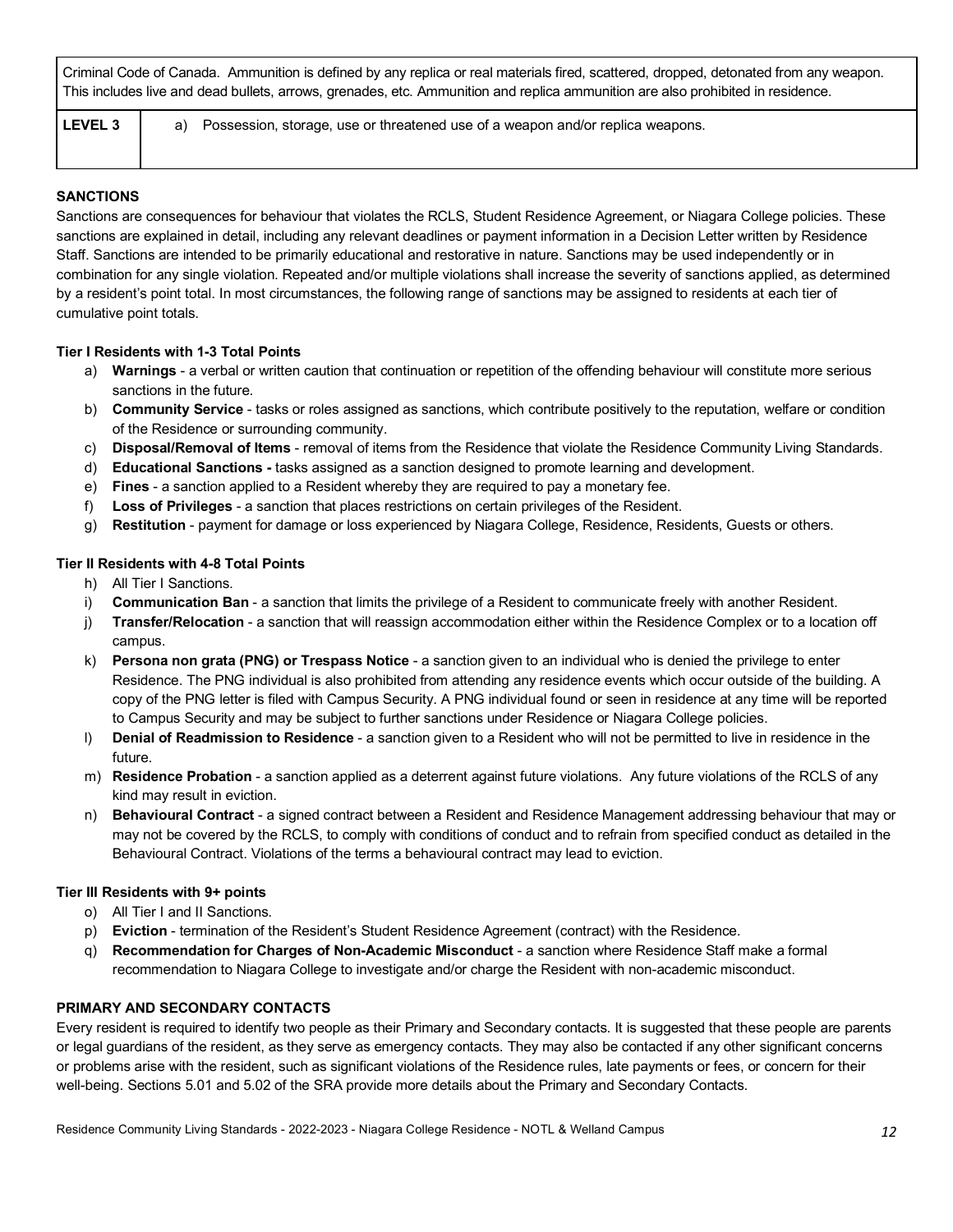# **6. JUDICIAL PROCEDURES**

#### **PRINCIPLES OF NATURAL JUSTICE AND PROCEDURAL FAIRNESS**

 The Principles of Natural Justice and Procedural Fairness must prevail in Judicial Procedures to uphold the principle that justice must not only be done, but be seen to be done. The principles are explained below:

- (a) The Resident has the right to be informed of the allegation(s) of Offense(s).
- (b) The Resident is entitled to an opportunity to respond to allegation(s) of Offense(s) at a meeting with Residence Staff and is also entitled to a reasonable notice of the time, place and nature of the meeting.
- (c) The Resident is presumed not to be guilty of the alleged Offense(s) until an impartial and unbiased Decision-maker has determined the Offense(s).
- (d) The Resident is entitled to reasonable disclosure of evidence of the Incident Report prior to a decision. Fact-finding occurs at a meeting with the Decision-Maker.
- (e) At meetings to discuss level three violations, the Resident is entitled to call a reasonable number of witnesses to the meeting to discuss alleged Offense(s). This must be arranged with the decision-maker prior to the meeting.
- (f) The Resident is entitled to be advised in writing of the Decision about the alleged Offense(s) and the Sanction(s) applied, (if any). The Decision about guilt or innocence and any associated Sanction(s) should be made within a reasonable time.

#### **STANDARD OF PROOF**

 The information necessary to prove that an offense has occurred is referred to as the standard of proof. Outside of a court of law, the model used by Colleges and Universities is called the Balance of Probabilities. The standard of proof has been met if at the conclusion of an investigation, based on all credible information, the Residence Staff believes that the incident reported probably occurred. This means that the information provided in the Incident Report and in the judicial meeting demonstrated that the violation is more likely than not to have occurred. The standard of proof for criminal cases is beyond a reasonable doubt, which does not apply in Residence Judicial Procedures.

#### **INCIDENT REPORTS AND JUDICIAL MEETINGS**

 A summary of the Judicial Process is presented in the chart following this section. Residence Staff will record behaviours, actions or negligence that may be Violations against the RCLS in Incident Reports. When necessary, the Incident Report may also include appendices, such as e-mails, photographs, or Security, Police, or Fire reports. Residence Staff will notify the Resident(s) of the alleged Offense(s) and will notify them of a meeting to discuss the matter. The purpose of a Judicial Meeting between a Resident and a Residence Staff member is to investigate allegations of violations detailed in an Incident Report. This is the opportunity for Residents to be heard and explain their behaviour to the Residence Staff member. While these meetings must comply with the Principles of Natural Justice and Procedural Fairness and may result in formal sanctions, they are not designed to be highly formal in nature. At the conclusion of the meeting the Residence Staff member will follow-up with the Resident in writing with a Decision Letter, which will outline all necessary decisions about violations, sanctions and any related deadlines. If the Resident fails to attend the Judicial Meeting with the Residence Staff member, the Residence Staff member may choose to proceed and make a decision based upon all evidence available.

#### **COMMUNICATION BETWEEN RESIDENT(S) AND RESIDENCE STAFF**

 Residence Staff will endeavor to communicate with Residents via several methods to discuss Incident Reports, deliver Decision Letters, and any other important aspects of the judicial process: (a) a voice mail on the Residents phone provided to them in their room, (b) an e-mail to their Mohawk College e-mail account or the account provided in their application, (c) a letter placed in a Residents mailbox or under a Residents room door, or (d) in person. An attempt to contact and communicate with a Resident is deemed to be satisfactory when any two of the above methods have been used by Residence Staff.

#### **NIAGARA COLLEGE RESIDENCE JUDICIAL PROCESS**

#### **Incident Report**

Alleged violations of the RCLS are documented by Residence Staff in an Incident Report.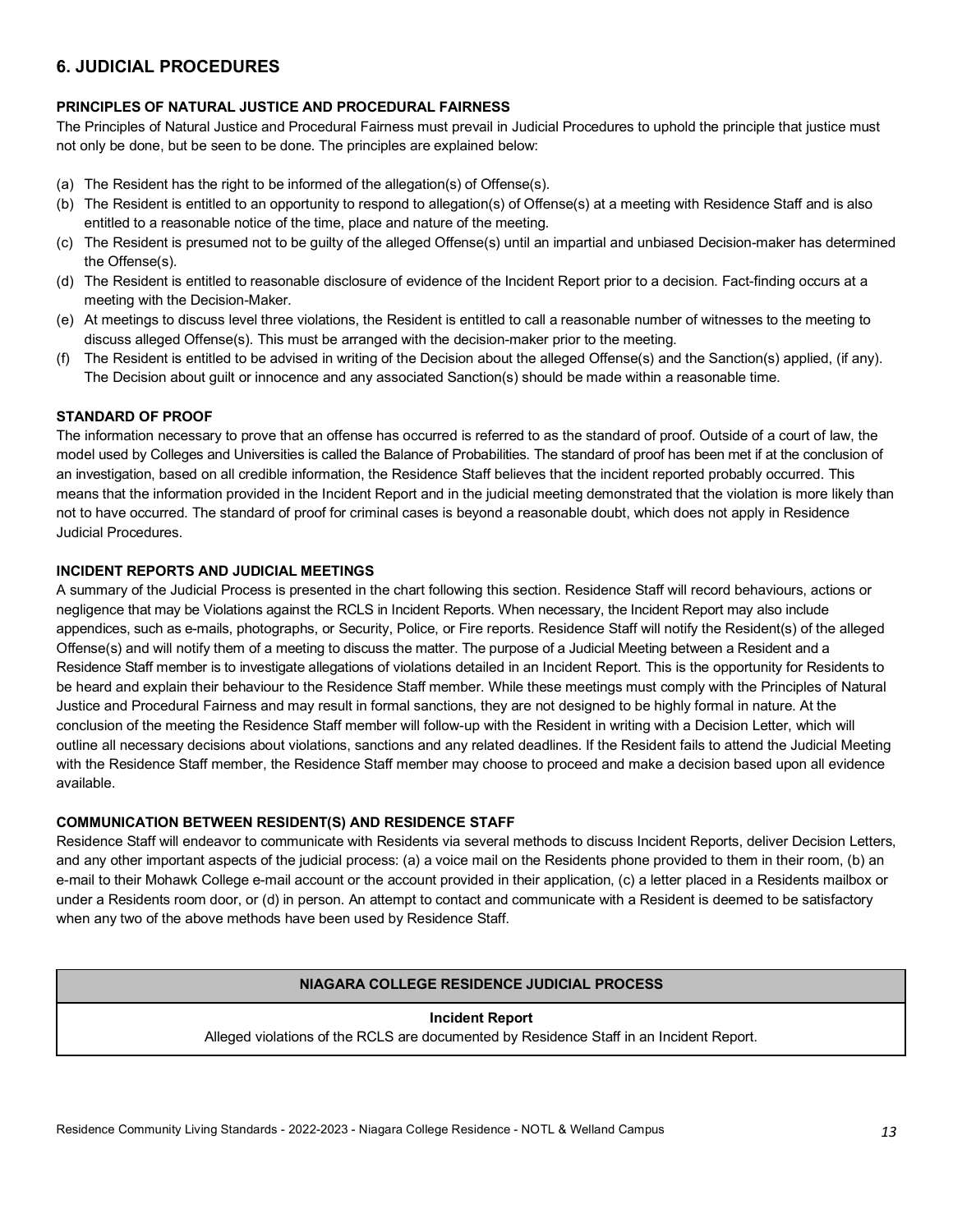| Alleged Level 1, 2 & 3 Offences:<br><b>Judicial Meeting with RLC</b><br>Resident(s) meet with the RLC to review the Incident Report. | <b>Alleged violations of Behaviour</b><br><b>Contracts and/or serious Level 3</b><br><b>Offences: Judicial Meeting with GM</b><br>Resident(s) meet with the GM to review the<br>Incident Report |                                                                                                                                |
|--------------------------------------------------------------------------------------------------------------------------------------|-------------------------------------------------------------------------------------------------------------------------------------------------------------------------------------------------|--------------------------------------------------------------------------------------------------------------------------------|
| <b>Decision Letter</b><br>RLC communicates decision about<br>allegations, offences, and sanctions to<br>Resident(s) in writing.      | Incident Referred to GM<br>In situations where Resident(s) have violated<br>Behaviour Contracts or when serious Level 3<br>offences are assessed, the Incident will be<br>referred to the GM.   | <b>Decision Letter</b><br>GM communicates decision about<br>allegations, offences, and sanctions to<br>Resident(s) in writing. |

#### **RESIDENCE EMERGENCIES**

 Although the three levels of Offences and the Judicial Procedures are intended to apply to most situations related to behaviour, there are conditions that warrant a heightened level of concern for safety, security, health and wellbeing. These conditions require special authority and guidelines. The following definitions and procedures ensure a swift, effective response to conditions to protect Residents, guests, staff, the community and the Institution. In consultation with the College and its threat assessment and emergency procedures, the General Manager is granted extraordinary authority to respond to Residence Emergencies.

#### **DEFINITION OF A RESIDENCE EMERGENCY**

 In consultation with the College, the General Manager is authorized to determine if Residence Emergency conditions exist, which is defined by any one of the following:

- (a) evidence that a Resident, student, or staff has been harmed or appears to be in danger of harm,
- b) evidence that a Resident, student, or staff has harmed or poses a threat to harm another individual or the community,
- c) evidence that a Resident, student, or staff has inflicted self-harm or appears to be in danger of doing so.

#### **RESIDENCE EMERGENCY PROCEDURES**

In consultation with the College, the General Manager is authorized to:

- (a) suspend other rules in order to invoke a swift response to a Residence Emergency
- (b) turn the matter immediately over to appropriate authorities
- (c) immediately relocate the Resident(s) involved within the Residence or off campus, pending a meeting with the Resident
- (d) authorize an Exclusion, which takes effect immediately and without notice, pending a meeting with the Resident. This means that the individual:
	- a. is prohibited from accessing any service or facility of the Residence
	- b. may be escorted from the Residence and/or the campus
- (e) determine Sanction(s) at Levels 1, 2, and 3, following a meeting with the Resident.

#### **APPEAL PROCEDURES**

 A summary of the Appeal Procedures is presented in the chart following this section. The following general principles apply to all appeals:

- (a) The Principles of Natural Justice and Procedural Fairness must prevail in Appeal Procedures to ensure compliance with the principle that justice must not only be done, but be seen to be done.
- (b) Any resident found in violation of the RLCS is entitled to submit an appeal, based in the grounds for an appeal mentioned below.
- (c) A resident has 72 hours from the date they receive their Decision Letter to start the appeal process. Staff will endeavour to respond to appeal requests within 72 hours of receiving them.
- (d) Depending on the original decision rendered the appeal process proceeds via one of two processes: the Appeal Process or the Eviction Appeal Process, which are detailed below.

#### **THE APPEAL PROCESS**

 Students may choose to follow up with the decision maker by scheduling a meeting in order to better understand the decision or sanction(s) related to their incident. Should a student believe that there are issues with the finding of responsibility or sanctions related to their incident, they always have the right to appeal the decision.

(a) The Appeal Process is in place for all decisions excluding Eviction.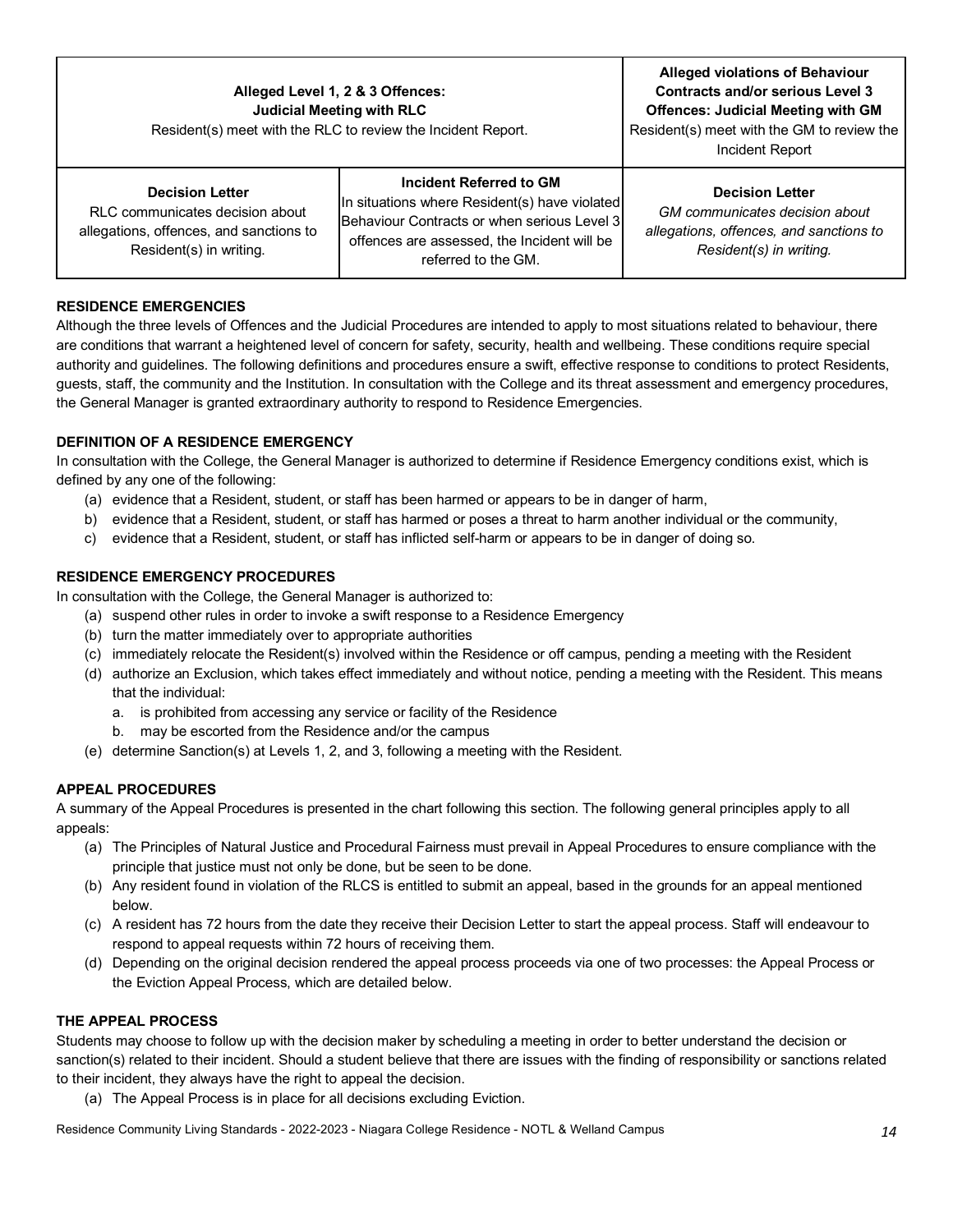- (b) Students may complete an Appeal Request Form and submit it to the Residence Office, within 72 hours of receiving the decision letter. The resident requesting an appeal must demonstrate that they have grounds, which includes providing evidence of one of the following items:
	- i. **Bias:** Alleged and reasonable apprehension of bias of the Decision-maker who imposed the sanction(s).
	- ii. **Procedural Fairness:** Alleged substantive failure by the Decision-maker to comply with the Principles of Natural Justice and Procedural Fairness, which may have affected the decision.
	- iii. **New information:** Substantive new evidence which could not have been available to the Decision-maker when making the decision.
	- iv. **Alternative Sanctions:** The resident may request for their sanction(s) to be altered because the sanction(s) assigned are unduly burdensome, either because they are disproportionate to the violation and escalating conduct process, or because circumstances individual to the respondent render the sanction(s) more burdensome than they would typically be.
- (c) Once the Appeal Request Form is received, a Residence Manager other than the initial decision maker will review the appeal request within 72 hours. If the appeal is granted, the GM (or designate) will set-up an Appeal Meeting with the resident(s).
- (d) The individual or committee considering the appeal may, after reviewing the case:
	- i. uphold the findings and/or sanctions;
	- ii. reverse the findings; or
	- iii. reverse or modify the sanctions.
- (e) During an appeal, all sanctions (minus financial sanctions) remain valid until they are reversed or modified by the individual or committee hearing the appeal. Financial sanctions will not be applied until a decision has been made.
- (f) All decisions made in an appeal are final and are not subject to further appeals.

#### **THE EVICTION PROCESS**

- (a) If the resident has grounds for an appeal, the resident may complete the Appeal Request Form and submit it to the Director, Student Services (or designate), within 72 hours of receiving the eviction. The resident requesting the appeal must demonstrate that they have grounds, which includes providing evidence of one of the following items:
	- i. **Bias:** Alleged and reasonable apprehension of bias of the Decision-maker who imposed the sanction(s).
	- ii. **Procedural Fairness:** Alleged substantive failure by the Decision-maker to comply with the Principles of Natural Justice and Procedural Fairness, which may have affected the decision.
	- iii. **New information:** Substantive new evidence which could not have been available to the Decision-maker when making the decision.
- (b) Once an eviction Appeal Request Form is received, Director, Student Services (or designate) (or designate) will review the grounds for the appeal and make a decision to either deny the appeal or set-up an Eviction Appeal Hearing. The resident(s) will be contacted within 72 hours to notify them of this outcome.
- (c) If the appeal is granted, the Director, Student Services (or designate) will set-up the Eviction Appeal Committee, which will be comprised of a Student, the Director of Residence Life from Campus Living Centres (or designate), and the Director of Student Services (or designate). One of the members of the Eviction Appeal Committee must be a student, and one member must be a

 member of Residence Senior Management. Residents appealing an eviction will be provided with additional information about Appeal Hearing procedures.

- (d) The Eviction Appeal Committee will communicate a decision in writing to the resident. The committee will review all evidence and may decide to:
	- i. uphold the findings and/or sanctions;
	- ii. reverse the findings; or
	- iii. reverse or reduce the sanctions.
- (e) During an appeal, all sanctions (minus financial sanctions) remain valid until they are reversed or modified by the individual or committee hearing the appeal. Financial sanctions will not be applied until a decision has been made.
- (f) All decisions made in an Eviction Appeal Hearing are final and are not subject to further appeals.

#### **APPEAL MEETING PROCEDURES (Levels 1 - 3)**

In this section, the resident appealing the eviction is referred to as the appellant.

- 1. The hearing will proceed as scheduled, even if the appellant does not attend.
- 2. The appellant may bring witnesses to the appeal hearing. Participation of witnesses shall be limited to providing evidence and responding to questions from the appeal committee. Witnesses may be present at the hearing only when providing evidence or responding to questions from the appeal committee.